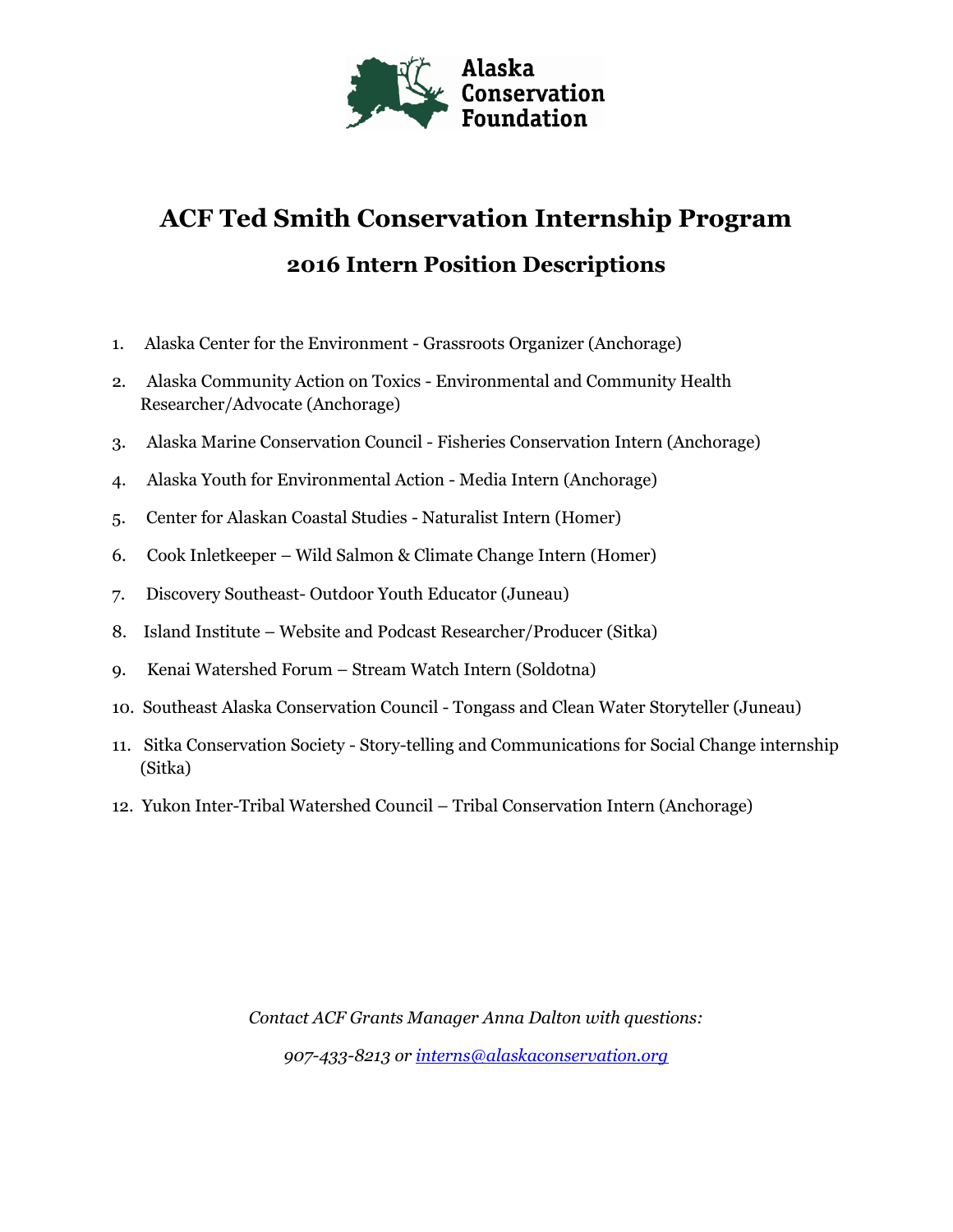## **Organization**: Alaska Center for the Environment

#### **Intern Job Title**: Grassroots Organizer

### **Location**: Anchorage

### Description and Goals of Assignment:

In 2015 the ACE Conservation Intern led the development and implementation of the second annual ACE Organizer Academy. This training program sought to engage new volunteers into the organization and give them the skills to lead their own grassroots organizing campaigns. The project fit perfectly into ACE's model of "engagement organizing", which utilizes an ever expanding network of volunteer activists to reach exponentially more supporters than would otherwise be possible through direct outreach from ACE staff.

In the summer of 2016 ACE seeks to replicate the success of the Organizer Academy by hosting a third training program. The broad goals and objectives of the Organizer Academy will continue to be to identify and train new volunteers as well as help existing volunteers develop the skills to build their own networks of salmon and clean energy supporters. The 2016 goals will also specifically seek to expand on the scale of the previous Organizer Academy, this year graduating at least 15 volunteer organizers from the program.

In addition to leading the Organizer Academy, the Grassroots Organizer Intern will also work directly with ACE Organizers to implement supporter and volunteer identification strategies including tabling at community events, canvassing, conducting 1 on 1 volunteer meetings and hosting events. Through these efforts the Intern will identify over 500 new salmon and clean energy supporters that will be engaged in ACE's advocacy campaigns.

Through these efforts the Grassroots Organizer Intern will help ACE significantly expand our base of supporters and volunteers, allowing us to achieve our campaign specific and organizational grassroots organizing goals that will build power for the entire conservation movement.

#### Intern Responsibilities:

The ACE Grassroots Organizer Intern will be charged with leading the planning and implementation of the third Annual ACE Organizer Academy. These duties will include recruiting applicants, planning the weekly trainings, conducting 1 on 1 meetings with participants, ensuring Organizer Academy activities are integrated into ACE's priority campaigns and overall program management.

The internship will also directly support the work of ACE's Community Organizers and will assist in supporter identification and cultivation tactics including tabling at community events, canvassing, conducting 1 on 1 volunteer meetings and hosting campaign events.

#### Intern Qualifications:

The ACE Grassroots Organizing Intern will possess most of the following attributes & skills: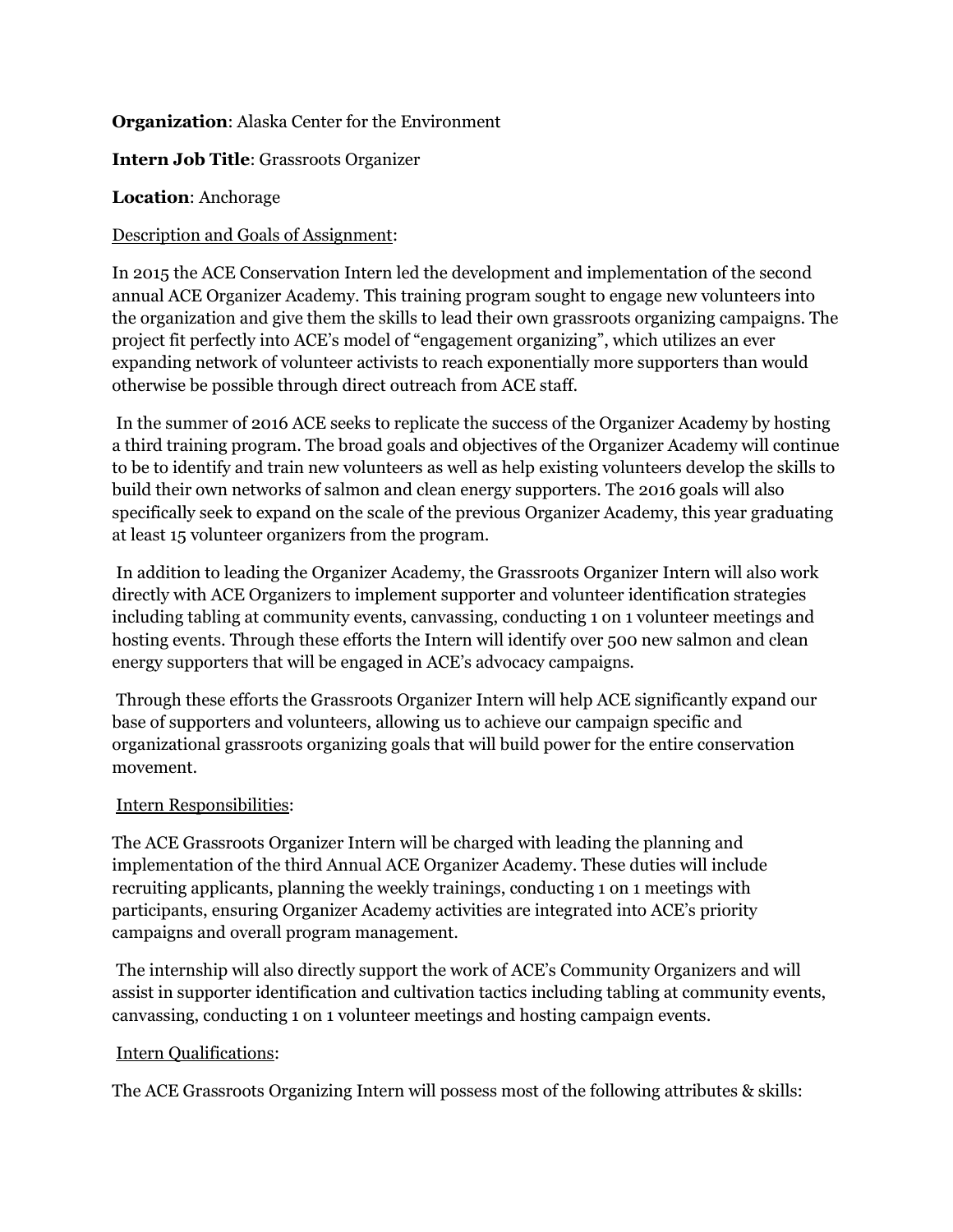- A desire to create change through grassroots organizing;
- A positive attitude;
- Willingness to frequently work hours outside the traditional 9-5 work day and occasionally on weekends;
- Some experience advocating for social change through grassroots campaigns;
- Ability to manage multiple projects and deadlines simultaneously;
- Ability to work effectively both as a member of a team as well as independently;
- Ability to maintain a positive attitude and solution based approach in difficult situations;
- Willingness to engage in direct outreach tactics including through phone and door canvasses;
- Willingness to conduct volunteer recruitment, host volunteer meetings, plan campaign events, etc.
- Strong verbal, presentation and written communication skills.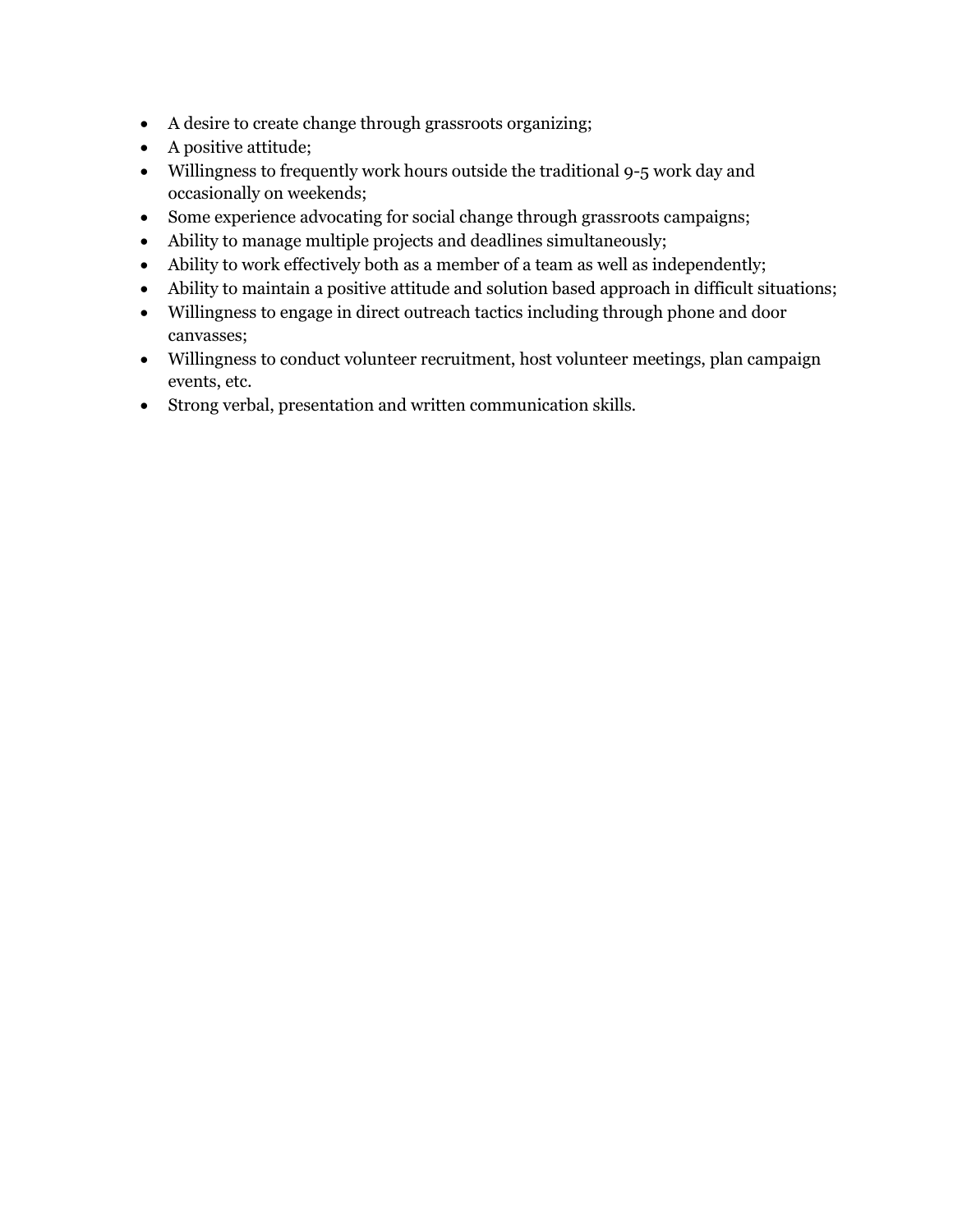# **Organization**: Alaska Community Action on Toxics

# **Intern Job Title**: Environmental and Community Health Researcher/Advocate

# **Location**: Anchorage with field work in rural Alaska

Description of Assignment: ACAT presents an opportunity to work with a small, dedicated, diverse and highly skilled staff, scientists, and health professionals in addressing environmental health and justice issues in Alaska. The Environmental and Community Health Researcher/Advocate will work with rural Alaska Native communities in conducting research, organizing, and advocacy to protect health and the environment. The intern will conduct research, synthesize emerging scientific information, and prepare informational materials to inform and engage people in our state, national, and international policy work, while also offering information about safe alternatives to prevent harmful exposures to toxic chemicals.

# Goals of Assignment:

- Actively participate in field sampling and research translation with ACAT's communitybased research project and team, Protecting Future Generations, a project that investigates the effects of endocrine-disrupting chemicals in Arctic Alaska;
- Organize outreach and educational events;
- Conduct literature reviews and prepare fact sheets on environmental health topics (e.g. links between climate warming and contaminants, effects of endocrine-disrupting chemicals, safe alternatives).

# Intern Responsibilities:

- Conduct research using peer-reviewed scientific journals and other literature sources on the particular vulnerabilities of Arctic ecosystems and communities to the combined effects of climate change and mobilization of contaminants;
- Assist staff in preparing fact sheets on chemicals that affect Arctic ecosystems and Indigenous peoples to support ACAT's work on the international Stockholm Convention on Persistent Pollutants;
- Prepare informational materials and help organize logistics in preparation for a statewide children's environmental health conference about health effects and disparities related to exposures to chemicals in Alaska (scheduled for early October 2016);
- Conduct environmental sampling (water quality and biological) on St. Lawrence Island as part of a community-based research program, Protecting the Health of Future Generations, supported by the National Institute of Environmental Health Sciences (NIEHS);
- Assist with grassroots organizing to engage citizens in the environmental health and justice work of Alaska Community Action on Toxics—this will include events organizing, presentations at workshops, and tabling at summer fairs and the Anchorage Farmers Market;
- Work with the ACAT Organic Gardening Coordinator to organize organic gardening workshops, work with volunteers in the community "Yarducopia" gardening program,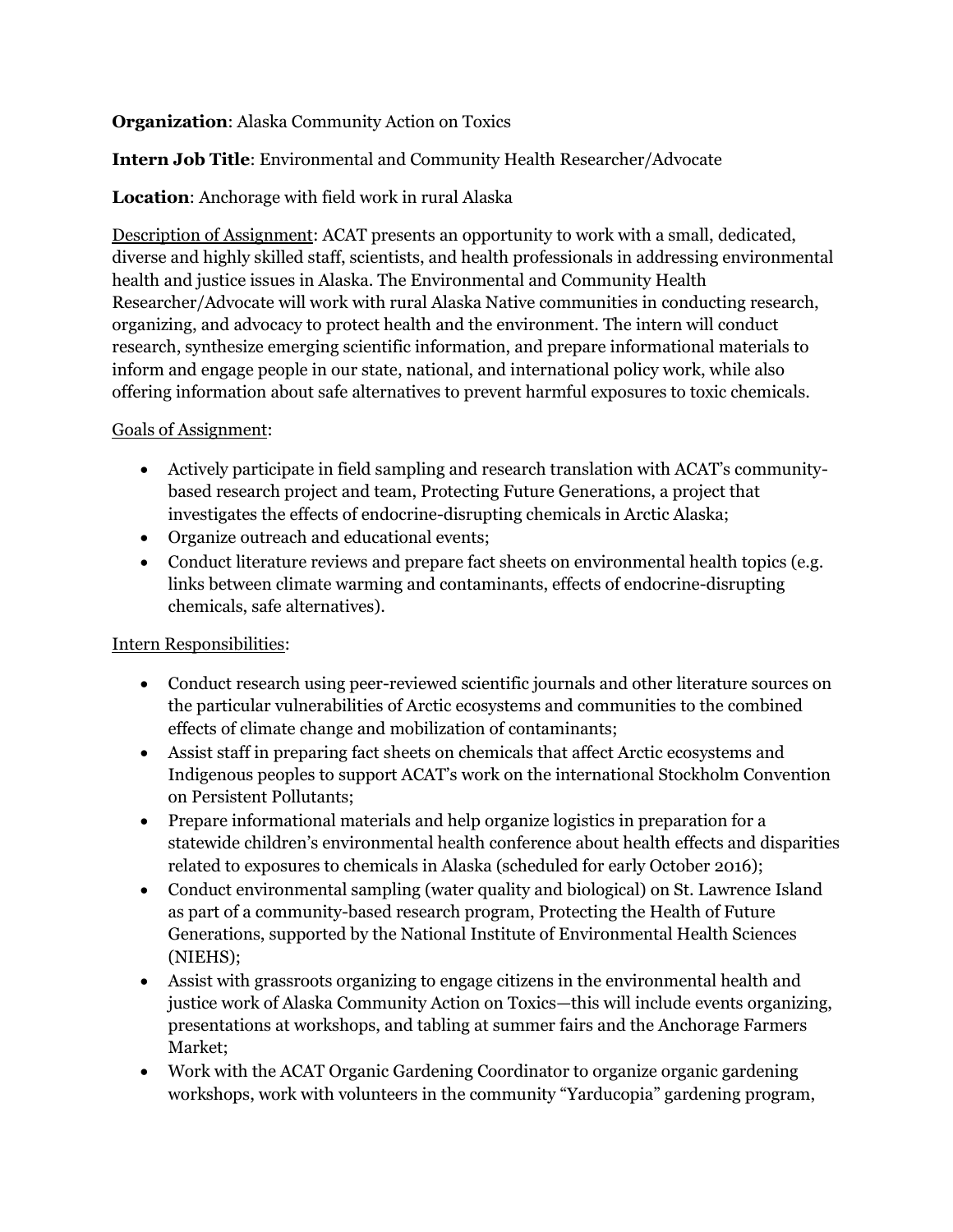tend community garden, and prepare compost tea/organic starts for mission-related business at local farmer's market. Conduct research about safe alternatives and prepare informational materials for the Alaskan public.

- Experience in community organizing and outreach;
- Strong science or public health background and experience with community and/or environmental health and justice issues;
- Graduate student preferred (with focus in environmental or public health) or advanced undergraduate;
- Coursework in environmental health, environmental justice, biological sciences, environmental toxicology, or environmental law desirable;
- Experience in organic and community gardening;
- Excellent research, writing and verbal skills to communicate effectively with the public (e.g. comfortable with public speaking, writing of information materials, ecommunications and social media);
- Interest and experience in working with people of diverse cultures, particularly Indigenous communities;
- Interest and experience in conducting field sampling, scientific investigations, and/or environmental health research;
- Excellent computer skills and preferably with experience in database management and data analysis.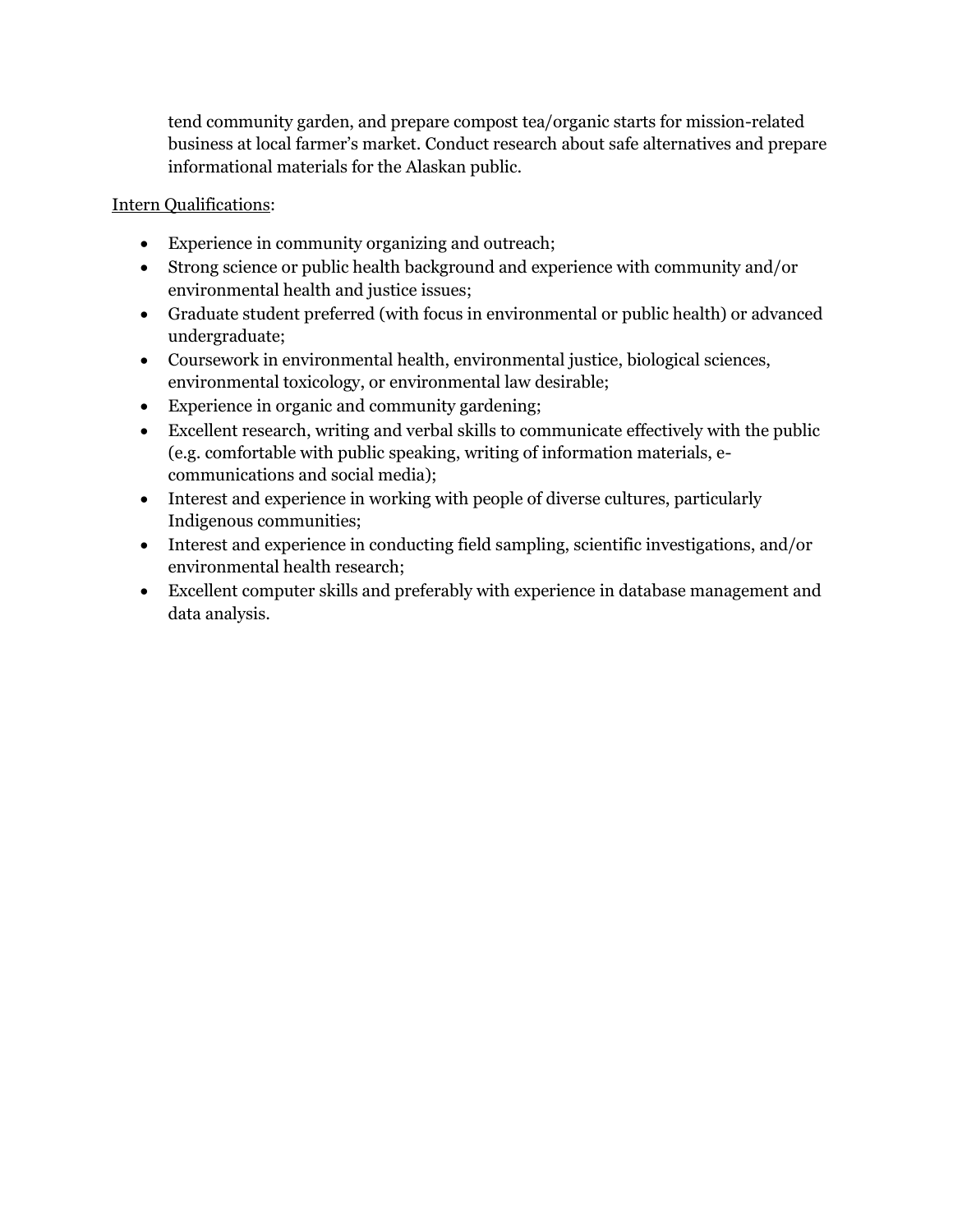# **Organization**: Alaska Marine Conservation Council

**Intern Job Title**: Fisheries Conservation Intern

**Location**: Anchorage, AK (with opportunities to travel to coastal Alaska, especially Seward, Homer and Kenai regions)

Description and Goals of Assignment: AMCC's summer intern will be an important team player who brings added capacity, energy, skill, and vision to help advance AMCC's mission. AMCC employs an innovative, triple-bottom line approach to fostering small-scale fisheries, community sustainability and long-term conservation in coastal Alaska. The intern will perform a variety of important duties specifically in support of efforts to reduce bycatch and catalyze community-based fishing opportunities. The intern will conduct outreach on behalf of AMCC in coastal Alaska, especially southcentral communities (Seward, Kenai, etc.) and play a lead role in creating new material that better tells the story of AMCC's work and more effectively engages the public.

# Intern Responsibilities:

- Development and creation of compelling educational and outreach materials on bycatch and community-based fishing opportunities to be used online and as print handouts. The intern will help envision and develop (with assistance of graphic designer if needed) new tools, such as infographics that tell the story of vast amounts of bycatch and the flight of fishing opportunities from our coastal communities.
- Play a key role in planning and executing summer outreach activities and representing AMCC at events (such as Salmonstock, Salmon Daze, the Kenai Local Foods Festival, etc.) and on the ground in coastal communities, mostly those in southcentral Alaska.
- Assist with getting signatures on AMCC's bycatch sign-on letter, with a goal to collect 1,000 over the summer.
- Assist with AMCC's local seafood sales program as needed including supporting customer inquiries and deliveries.
- Answer telephones and provide general organizational and administration support as needed during the summer.

- Have recently completed an undergraduate degree, is enrolled in an undergraduate program at the junior or senior level, or is enrolled in or recently completed a graduate degree program. Should be pursuing or have obtained a degree in: communications, journalism, marketing, business, environmental studies, marine biology, fisheries or other field related to the position duties. Relevant course work or equivalent work experience will be considered.
- Outstanding communications and creative skills demonstrated via past work; understanding of and experience developing electronic or multi-media content preferred. A strong eye for quality work, graphic design skills and a grasp of social media tools and capabilities.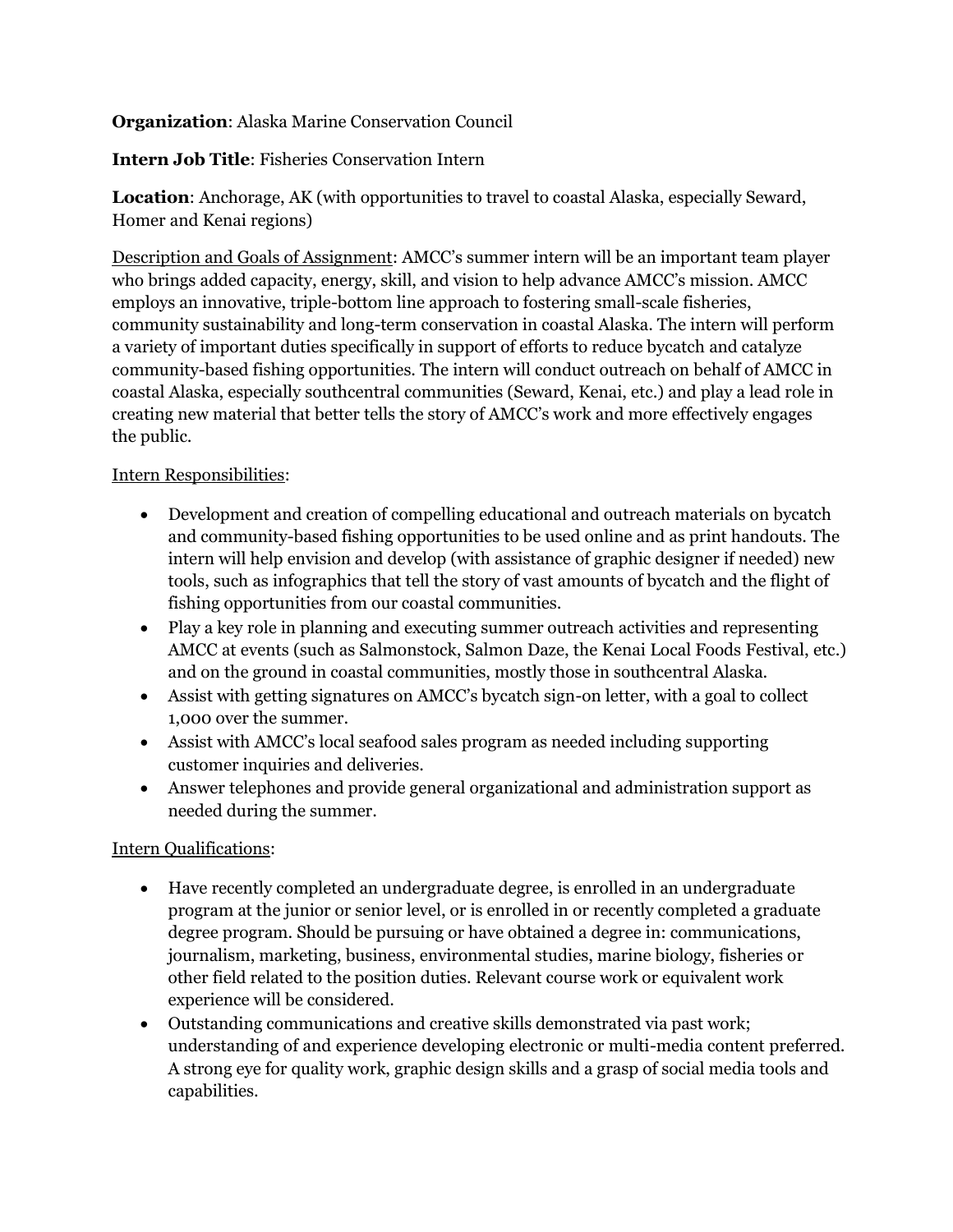- Well-organized and able to grasp and distill complex material; detail-oriented.
- Strong writing skills for external communications materials.
- Outgoing people-person, able to interact effectively and energetically with the public and to effectively and strategically communicate with a variety of individuals.
- Ability to work independently and as a team, and handle responsibility for events and projects. Should have previous event planning experience.
- Strong creative thinking skills; demonstrated implementation of innovative communications ideas a plus.
- Demonstrated commitment to conservation and progressive causes.
- Willingness to travel within the state and be outdoors for potentially long periods of time during events when conducting outreach.
- Ability to commit to completing the full length of internship.
- Willingness to work weekends at events and ability to move and lift items potentially up to 30lbs.
- Willingness and ability to safely operate AMCC's company van.
- Those from, or with ties to, Alaska's coastal communities are encouraged to apply.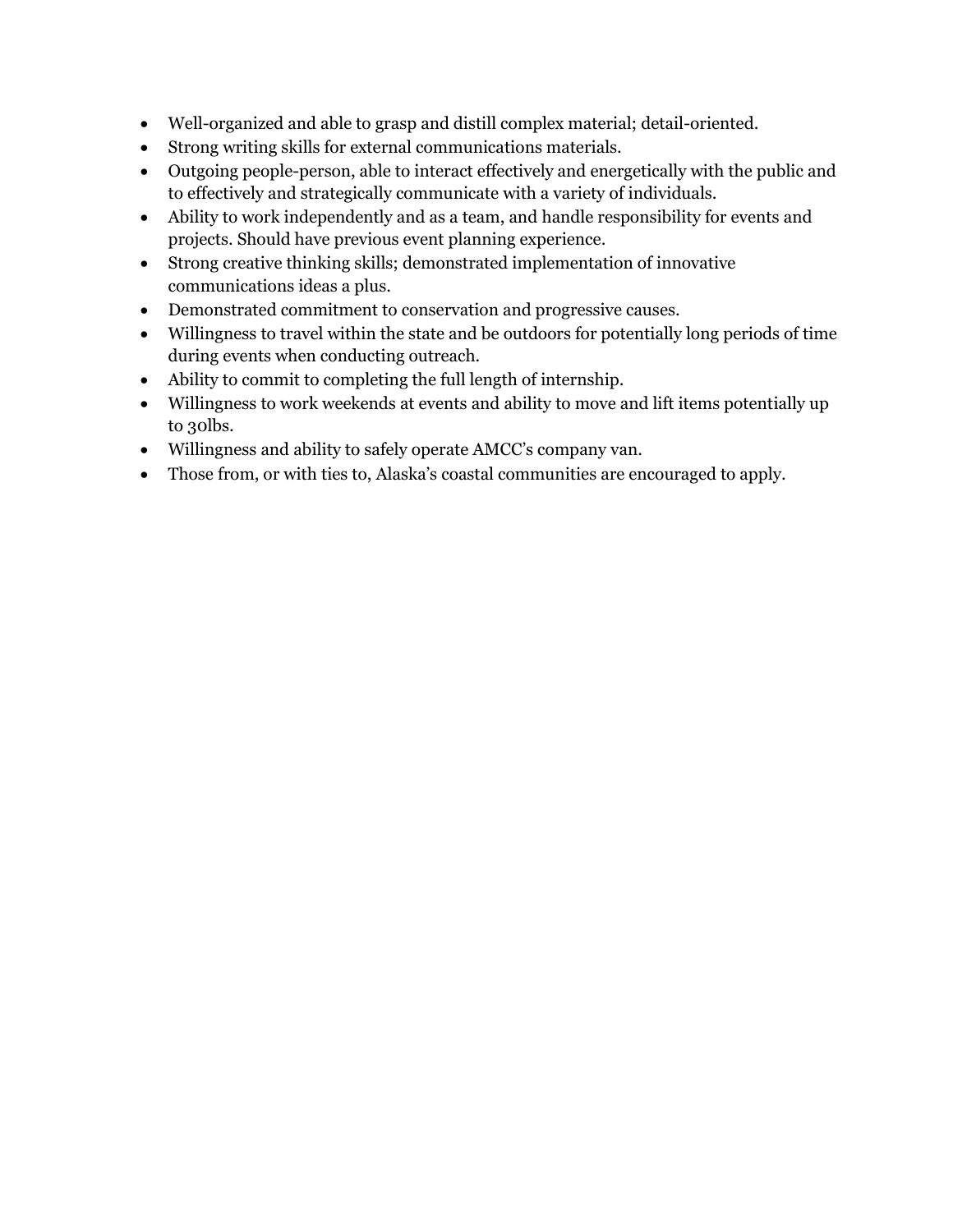## **Organization**: Alaska Youth for Environmental Action

#### **Intern Job Title**: Media Intern

**Location**: Alaska Center for the Environment Offices, 921 W. 6th Ave. Suite 200, Anchorage.

#### Description and Goals of Assignment:

The intern project will combine film and video production with environmental advocacy and youth engagement. Over the course of the summer, the intern, with input and support from AYEA teens and staff, will create two different short videos about the AYEA program. These videos align with AYEA's programmatic goal of giving youth the tools and inspiration to effectively advocate for the environment by building AYEA's base of youth activists, educating and inspiring a broad platform of Alaskans, and communicating AYEA's goals to decision makers and leaders.

Following the youth-led model of AYEA, teen members will be engaged throughout the video making process. This video project will serve as a method for engaging and empowering the young people currently involved in AYEA, so the intern will reach out to youth for guidance, footage, and ideas. The intern will also help the teens to decide on a plan for the method and vehicles for distribution.

While the short video project is the main focus for the summer, the intern will also be involved with various other AYEA program components in order to understand AYEA better, interact with teens more, and learn about some of the organizing tools we use. The intern will help with our annual Summer Fundraiser, recruitment and outreach for the Fall Youth Organizing Summit, and other general activities like monthly conference calls and chapter meetings.

These efforts will help empower youth by expressing their voice through film. The intern will support and invest teens in the project and its success by seeking input and working with AYEA teens. The teens will also gain an important tool to advance their advocacy and recruitment by spreading their message through a powerful medium.

#### Intern Responsibilities:

The intern will be charged with creating and developing at least 2 short films over the course of the summer. These duties include filming, editing, and cataloguing past AYEA footage. Youth perspective and guidance will also be necessary in creating the films, and will require the intern to communicate regularly through meetings, phone calls, email and facebook with AYEA teens across the state.

In addition, the intern will work with AYEA staff to host the Summer Fundraiser in August and help conduct outreach and recruitment for AYEA's Fall Youth Organizing Summit. These activities will require the intern to help plan and coordinate with staff and community members, and conduct outreach via phone, email and facebook.

The work of the intern will focus on empowering the youth in the program and advancing their advocacy and voice in Alaska through film.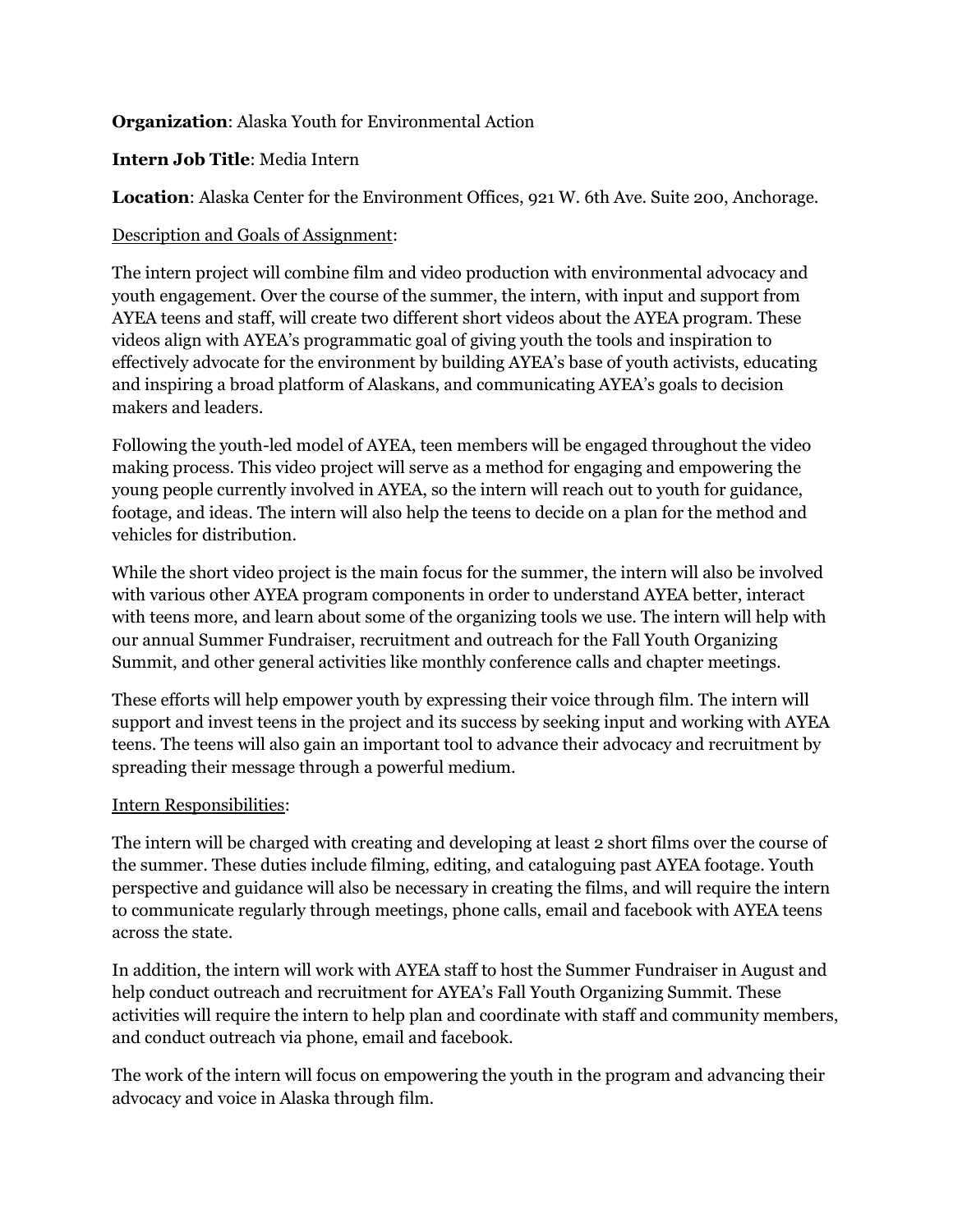#### Intern Qualifications:

The AYEA Media Intern will possess most of the following attributes & skills:

- Video and editing proficiency required;
- Proficiency with a variety of basic computer programs;
- A desire to create change through grassroots organizing;

• Willingness to frequently work hours outside the traditional 9-5 work day and occasionally on weekends;

- Ability to manage multiple projects and deadlines simultaneously;
- Ability to work effectively both as a member of a team as well as independently;
- Ability to maintain a positive attitude and solution based approach in difficult situations;
- Willingness to engage in direct outreach tactics including through phone and door canvasses;
- Willingness to conduct volunteer recruitment, host meetings, plan campaign events, etc.
- Strong verbal, presentation and written communication skills;
- Desire to learn and have fun!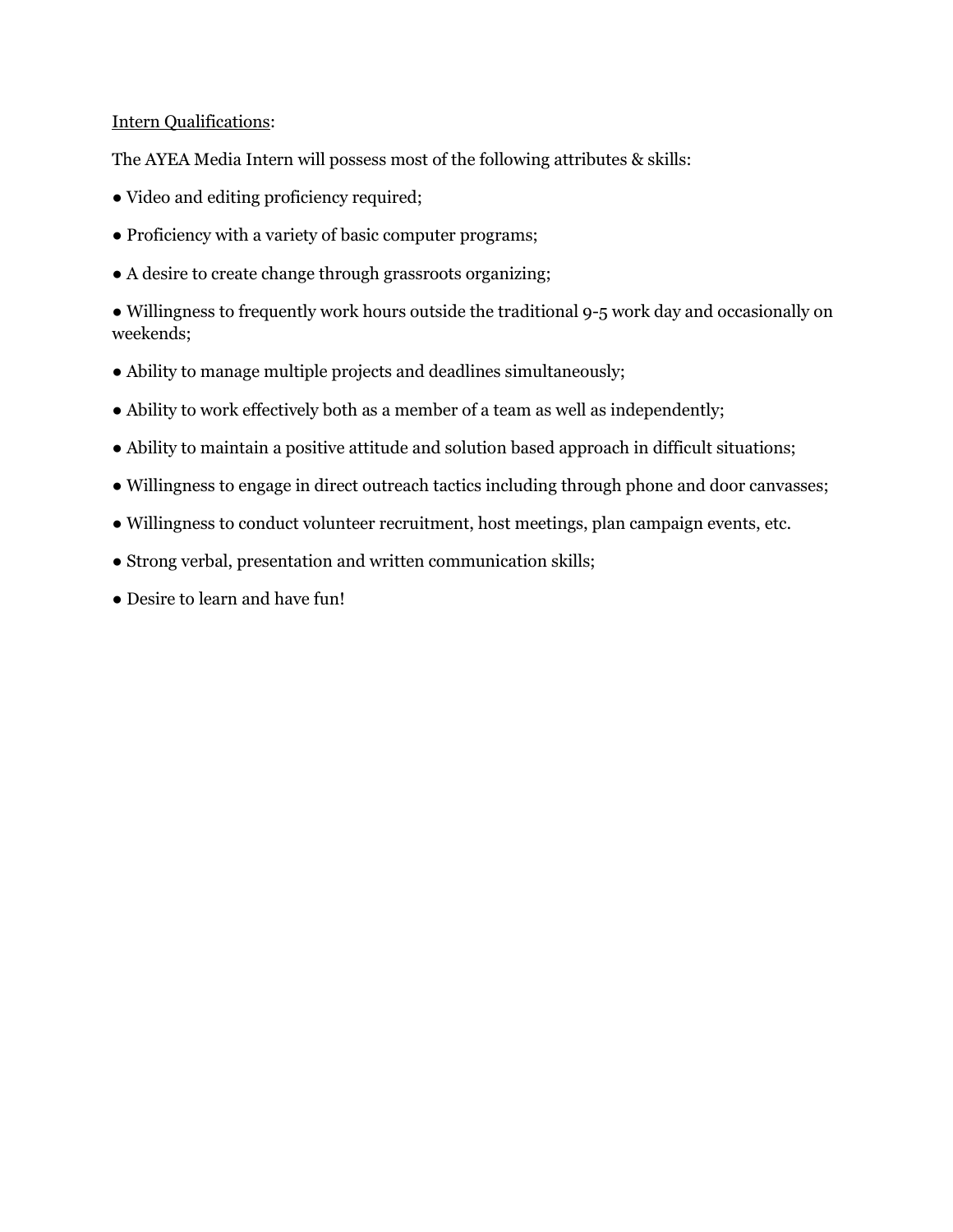# **Organization**: Center for Alaskan Coastal Studies

# **Intern Job Title**: Naturalist Intern

# **Location**: Homer, Alaska

Description and Goals of Assignment: A CACS Naturalist Intern will primarily be stationed at the Peterson Bay Field Station across Kachemak Bay. Our goals for an intern are: 1) to provide in-depth knowledge about Alaskan marine and forest ecosystem and local/regional environmental issues, 2) to provide training and experience in using environmental education skills to inspire and motivate people to preserve and protect Alaska's and their own home environments, 3) to have them contribute to CACS research and education programs by participating in a citizen monitoring project, 4) to design and carry out a project that will benefit CACS research and/or education programs in some way, 4) to meet and network with other environmental educators in the Kachemak Bay area, and 5) to gain an understanding about the nature and role of non-profit organizations in Alaskan conservation work.

# Intern Responsibilities:

- Receive training and mentorship in local and regional marine and forest ecology and in interpretive, instructional and group management techniques.
- Develop and lead interpretive and natural history hikes and hands-on environmental education activities based out of Peterson Bay Field Station, accessible only by boat.
- Participate in a citizen monitoring program such as coastal monitoring, GLOBE weather and precipitation, plankton monitoring, etc.
- Assist with the Teen EcoAdventure Camp focusing on exploring the effects of climate change to Kachemak Bay and Alaska
- Complete a research or education project in consultation with CACS staff. Examples of past intern projects include: an octopus den survey, educational plant guides, and setting up an intertidal biodiversity invertebrate monitoring program and plankton sampling.
- Network with other Kachemak Bay environmental educators/naturalists, including CACS naturalists at the Wynn Nature Center, Pratt Museum, Kachemak Bay Research Reserve, and Alaska Maritime National Wildlife Refuge.

- Academic background in marine biology, botany and/or forest ecology with field courses preferred
- Experience with teaching or interpretation preferred
- Excellent communication and interpersonal skills; must be comfortable speaking in front of groups of all ages
- Good physical condition and willingness to live in a semi-remote location
- Maturity to live in group situations and work as part of a team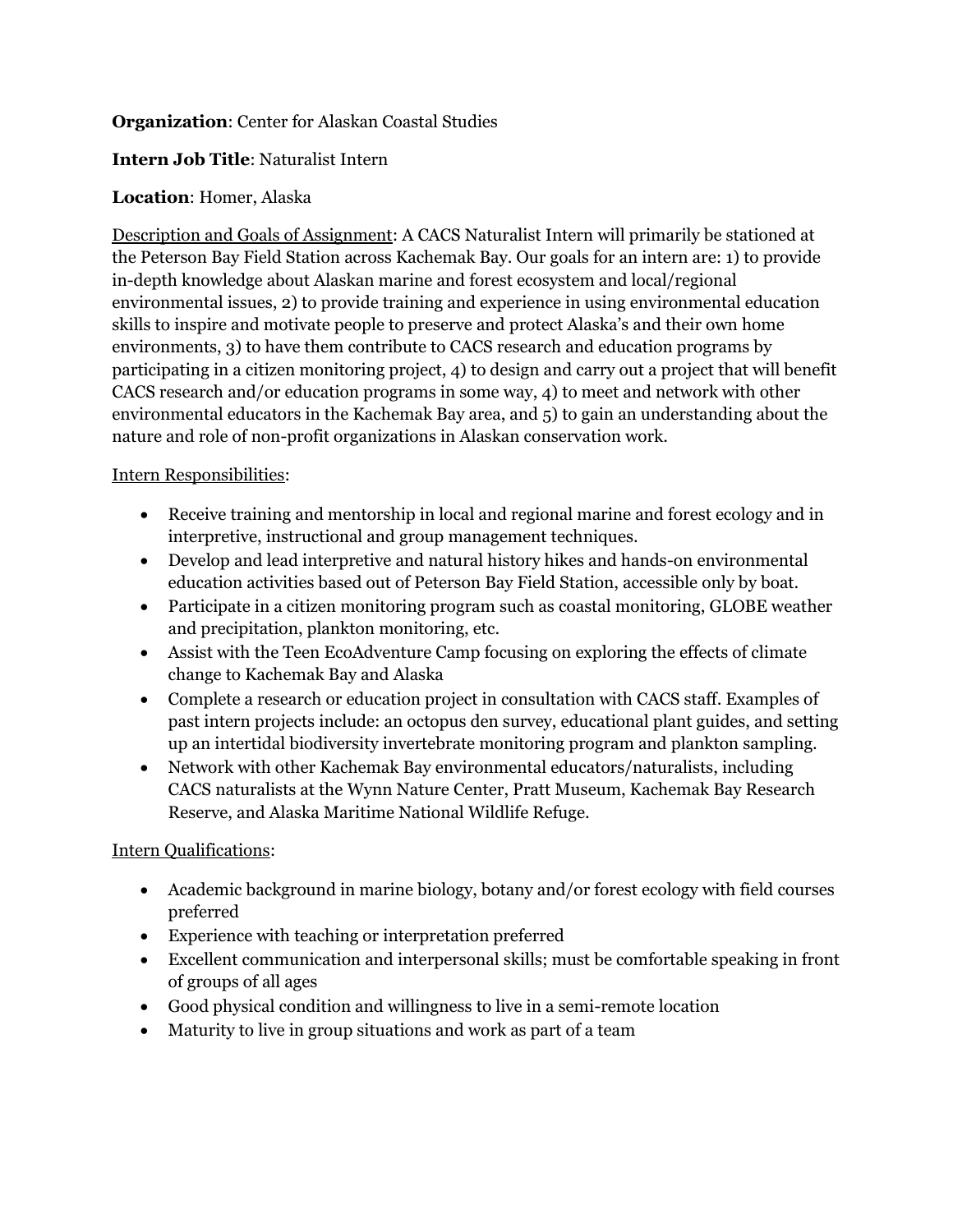# **Organization**: Cook Inletkeeper

# **Intern Job Title**: Wild Salmon & Climate Change Intern

# **Location**: Homer, Alaska

Description and Goals of Assignment: This internship will focus on salmon and beluga habitat protection in a changing climate. Among the intern's responsibilities will be a project to investigate pollutant loadings in the whale's critical habitat, and to educate the public about ocean acidification which threatens the beluga and its prey sources. The intern will also assist in Inletkeeper's field work which shows increasing temperatures in local salmon streams, and higher temperatures create stress in fish that make them more vulnerable to pollution, predation and disease. In 2016 Inletkeeper will be launching a local foods, local fisheries project, while the specific actions are still under development, there will be opportunities for the intern to participate in this project as well.

The goals for this internship will be to enhance the intern's knowledge and skillsets, while furthering Inletkeeper's organizational objectives by:

- Understanding and communicating emerging pollutant impacts on salmon in a changing climate;
- Collecting additional data showing climate change effects on wild salmon;
- Educating Alaskans and tourists about the threats posed to salmon from ocean acidification and climate change;
- Engaging and activating a diverse range of partners around the issues of salmon and climate;
- Participating in each of our program areas on a variety of projects.

Intern Responsibilities:

- Working to obtain information on emerging pollutants and pharmaceuticals from the Anchorage Waste Water Utility (AWWU);
- Writing a narrative report discussing emerging pollutants and the implications for wild salmon and beluga in a changing climate;
- Creating outreach materials to elevate the threats posed by emerging pollutants in the Cook Inlet watershed;
- Supporting Inletkeeper's organizing team in conducting public outreach on climate change, ocean acidification and the impacts on wild salmon;
- Supporting Inletkeeper's science team with field work and data entry related to climate change monitoring in salmon streams;
- Writing blog posts and newsletter pieces on issues relevant to salmon and climate;
- Attending meetings, workshops and partner meetings as needed.

- Strong organizational skills and willingness to be flexible on day-to-day basis
- Ability to work well alone and in a team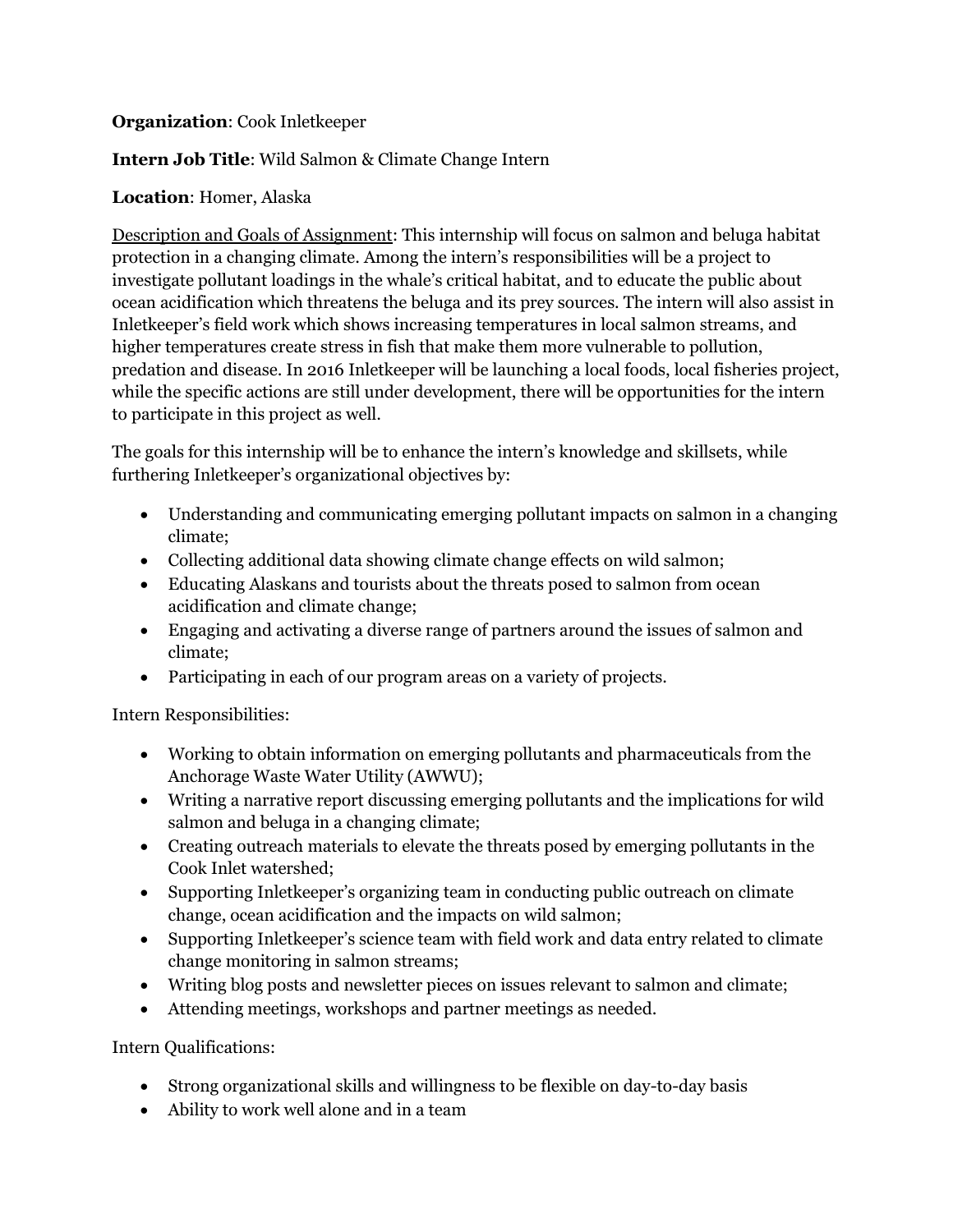- $\bullet$  Solid writing, research and interpersonal relations skills
- Valid driver's license
- Familiarity with computers (Excel, Word, GIS)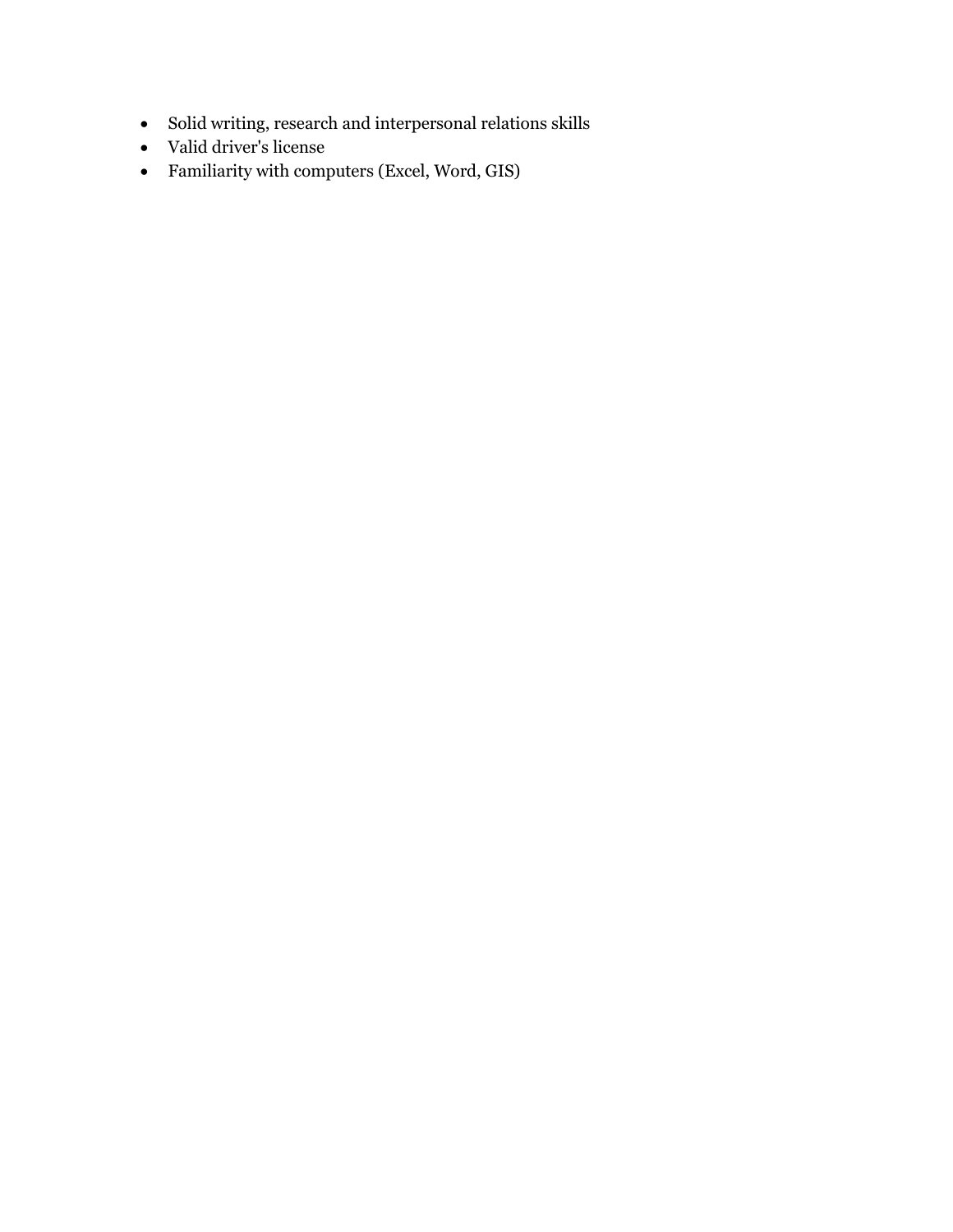## **Organization**: Discovery Southeast

## **Intern Job Title**: Outdoor Youth Educator

## **Location**: Juneau, AK

### Description and Goals of Assignment:

The Outdoor Youth Educator will spend half of their time in the field, leading environmental education lessons and activities for groups of approximately 12 elementary age children. This is part of Discovery Southeast's hands-on environmental education summer camp, Outdoor Explorers. The adventure-full, week-long day camp introduces children to Juneau's natural areas through outdoor exploration, natural history, science based education, arts, and environmental education games and activities. The intern will spend the other half of their time working with administrative staff on outreach, communication and development projects for the organization. This will help administer the summer program, build connections within the community, as well as provide the intern with a better understanding of grassroots organization management.

#### Education:

The intern will work with field groups for several half days each week, leading hands-on nature education lessons and activities with the support of field naturalists. Interns will receive training and experience in inquiry based, hands-on field leadership as well as in Southeast Alaska natural history, which they can use to develop unique lessons that tie in with each week's theme. The intern will have office time and access to a wide variety of physical and digital resources to help plan their lessons, in addition to support and direction from Discovery Southeast resident naturalists.

#### Organization:

The intern will help office staff to contact summer camp parents, contact contractors, connect with field staff, and collect and post photos each week of camp. In addition to weekly summer camp organizational tasks, the intern will work with the Executive director on member outreach, as well as possible development projects.

#### Intern Responsibilities:

- Prepare and facilitate fun, engaging lessons and activities with a focus on outdoor skills, natural history, and nature education;
- Emphasize safety, risk management, good judgment, positive group interaction, and personal leadership;
- Take responsibility for some administrative communications with organization membership as well as families involved in summer camp.
- Undertake a community-building project or two on behalf of the organization.
- Assist with driving a 15 passenger van (only upon approval, not required).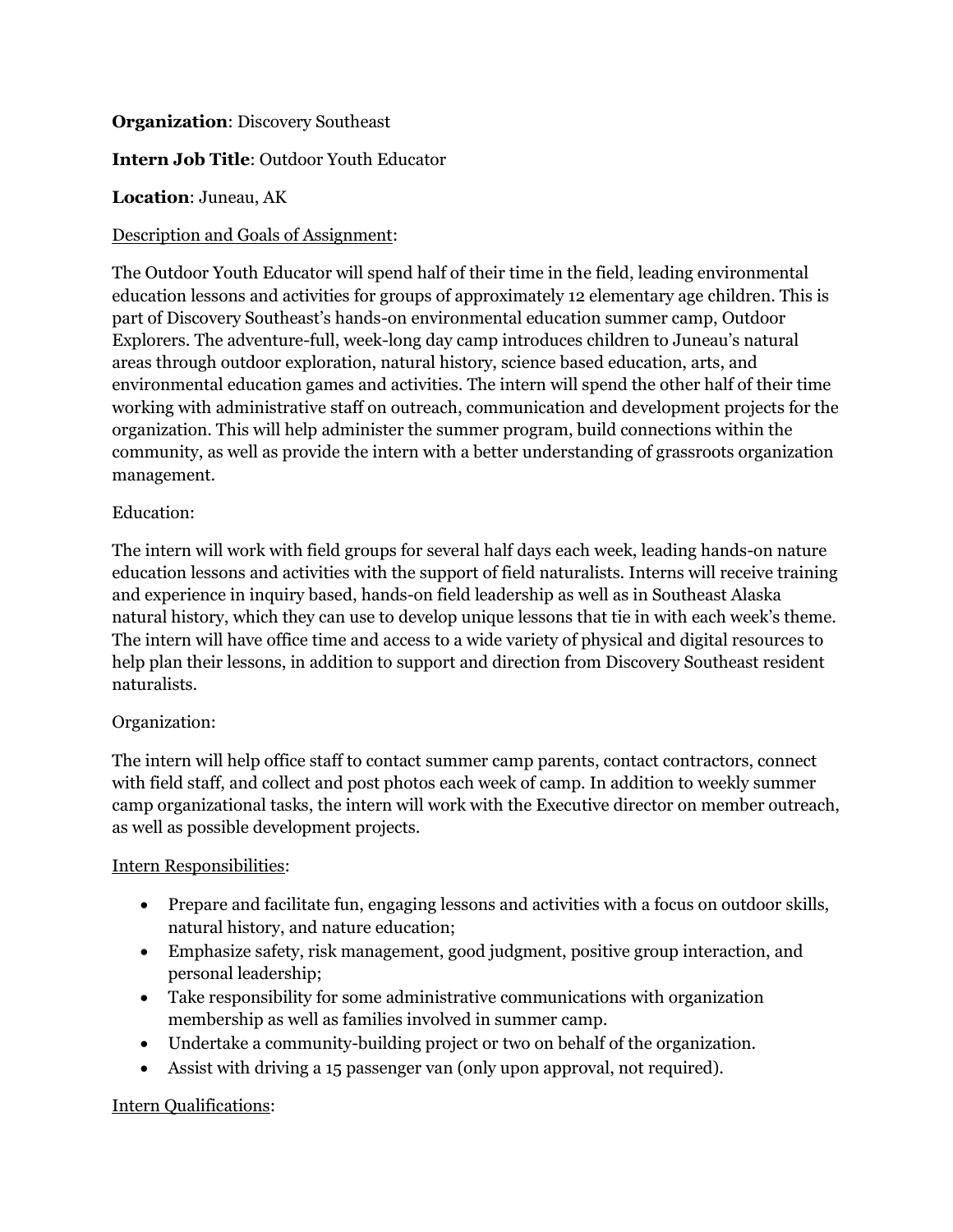- Experience with children, particularly experience in elementary education and group management;
- Experience leading groups outdoors, such as guiding, outdoor education, or interpretation;
- Basic competence with office software ranging from word processing to image editing;
- Genuine interest in our goal of providing children formative experiences outdoors and a strong connection with nature.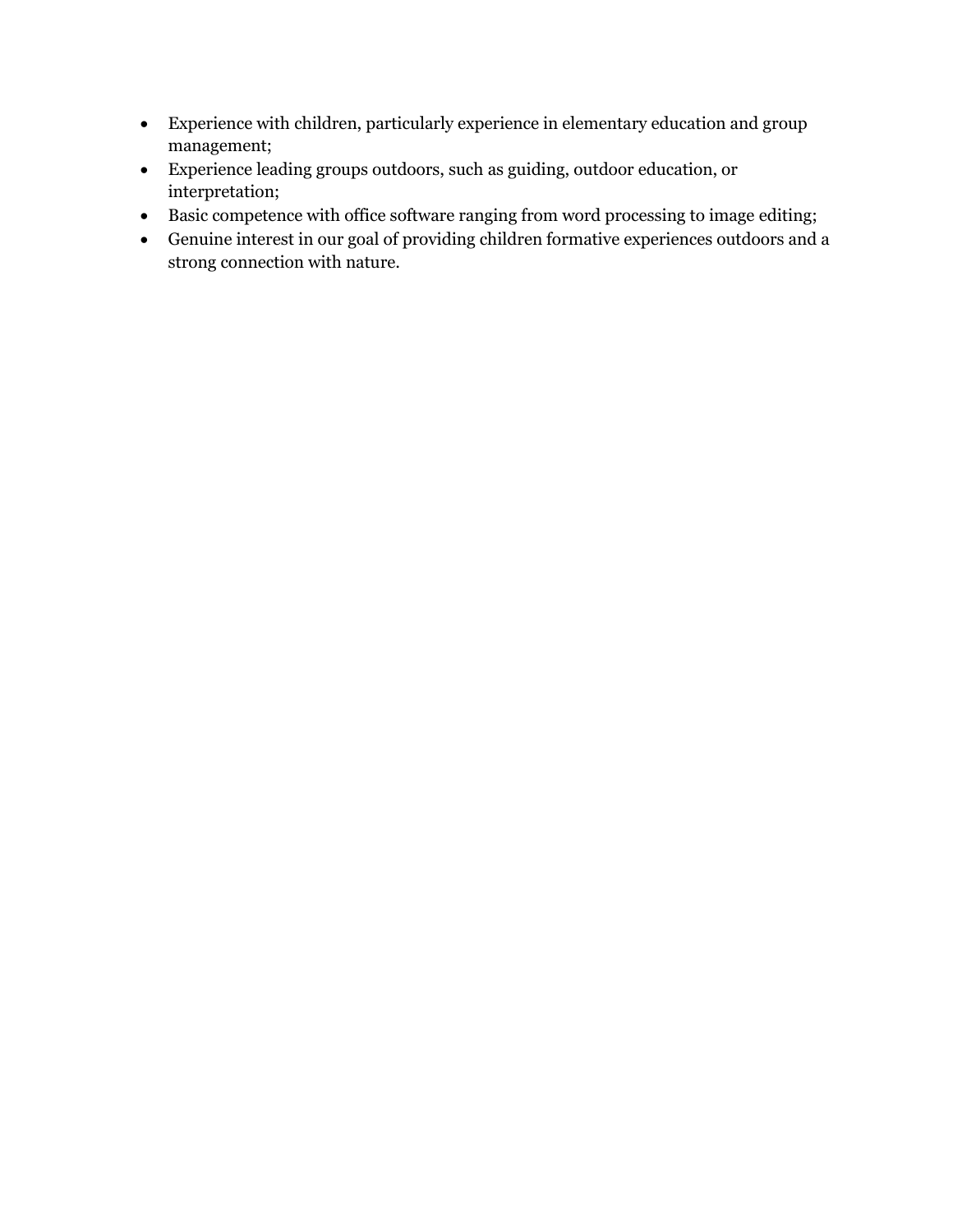## **Organization**: Island Institute

## **Intern Job Title**: Website and Podcast Researcher/Producer

# **Location**: Sitka

Description and Goals of Assignment: The Island Institute is developing a parallel podcast series and website which will function as hubs of information about the way that climate change is taking shape in Alaska, and how people are responding to the changes to lifestyle, landscape, culture, and economy as the climate changes.

Each week, the intern will be responsible for arranging, conducting, recording, editing, and transcribing interviews which will be used in a podcast and stored/publicized on our Alaska climate change website[, http://warmer.world.](http://warmer.world/) These interviews will feature individuals doing climate related research in Alaska, policy-makers or organizational leaders working to address climate change, or any other Alaskans affected by climate change.

Intern Responsibilities: The Island Institute Conservation Intern will be responsible for arranging, conducting, recording, editing, and transcribing interviews which will be used in this podcast and stored/publicized on our Alaska climate change website. These interviews will feature individuals doing climate related research in Alaska, policy-makers or organizational leaders working to address climate change, or any other Alaskans affected by climate change. In particular, the intern will work towards the following goals:

- To bring together a comprehensive pool of information relating to climate change, with the intent of sparking discourse, bolstering education, and exploring adaptation and mitigation strategies. This effort will also connect organizations and individuals across the state who are working to understand and address climate change.
- To root climate change in human stories--engaging, personal, relatable, and emotional about the loss of culture, changing heritage, altered lifestyles, and evolving economies that are a result of climate change in Alaska.
- To develop this work around the regionalized nature of climate change. By making the global challenge of climate change comprehensible on a local level, we hope to overcome the dual sense of hopelessness and helplessness which paralyze the climate movement.

Intern Qualifications: The Island Institute is looking for an effective communicator who wants to build the dialogue around climate change in Alaska - the ideal candidate will have a nose for good stories, a passion for good conversation, and some journalistic experience. Must have some familiarity with audio production or significant other journalistic skills. Must be an effective communicator with strong writing skills. Understanding of climate science is important. Experience managing web content is a plus.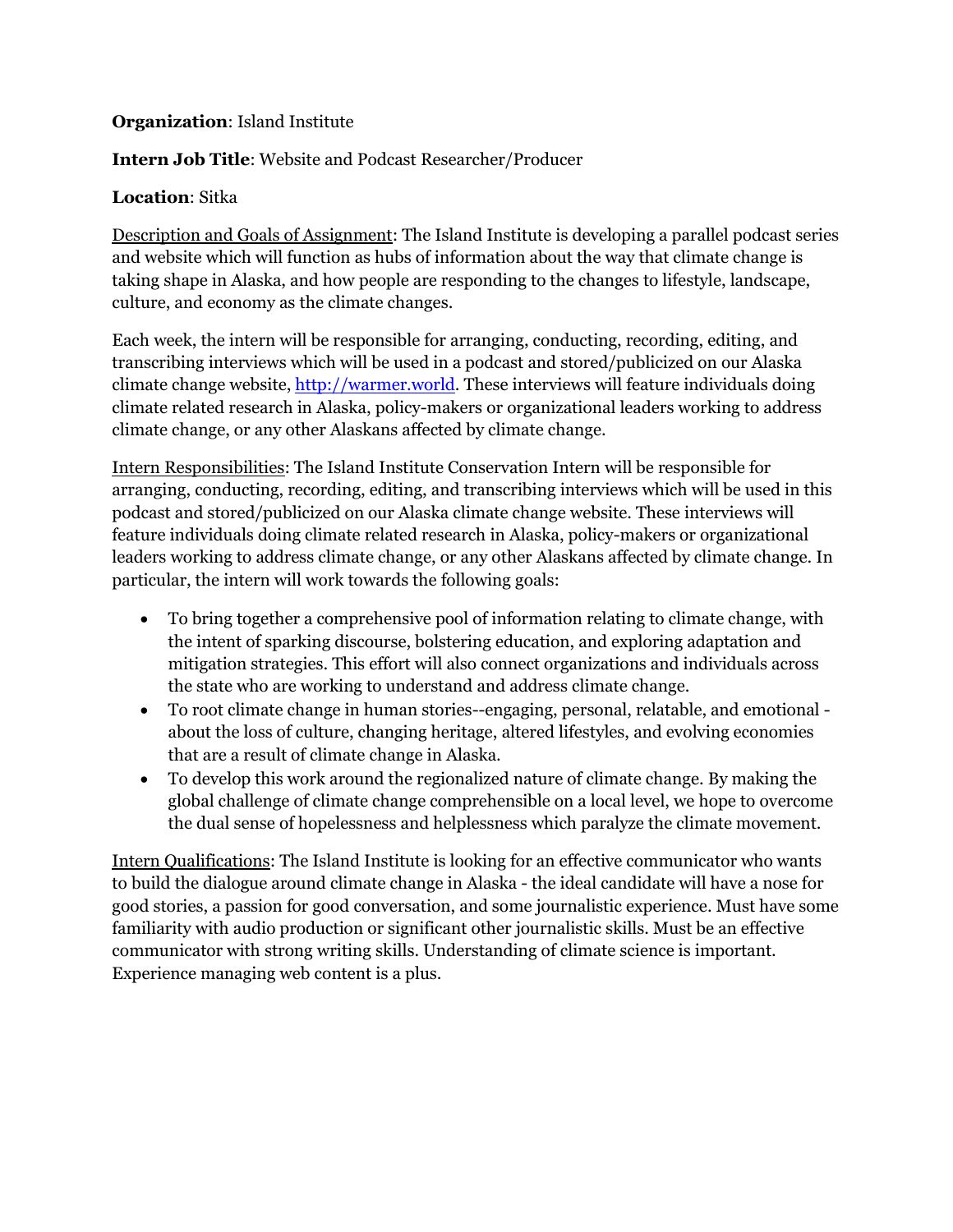## **Organization**: Kenai Watershed Forum

## **Intern Job Title**: Stream Watch Intern

## **Location**: Soldotna

Description and Goals of Assignment: The internship provides an opportunity to learn about ecological restoration efforts while facilitating environmental education on the Kenai Peninsula through the Stream Watch program. Stream Watch was founded in 1994 and continues to be an important river protection presence on local waters. Through peer-to-peer education Stream Watch volunteers are trained to share information on Leave No Trace, fishing regulations, bear safety and river protection at popular Kenai Peninsula fishing sites. The KWF office is located in Soldotna. However, the position will encompass a large portion of the Kenai Peninsula including Kenai, Soldotna, Sterling, Kasilof and Cooper Landing.

The Stream Watch Intern will have the opportunity to develop and implement river protection projects via volunteers as well as train, engage and support volunteers while educating the public and enjoying the scenic beauty of the Kenai Peninsula. This position will spend approximately 65% of the time in the field with most of that time working directly with the public. The main goal of this position is to increase public knowledge on river protection issues on the Kenai Peninsula.

The Stream Watch Intern will focus on education, outreach and on-the-ground salmon habitat protection projects on the Kenai, Kasilof and Russian Rivers from May/June through August/September.

# Intern Responsibilities:

- Provide effective on-river education to the general public to increase awareness of salmon habitat, site-specific rules and regulations and Leave No Trace principles (45%)
- Assist with the recruitment, training and support of education volunteers to increase program breadth and effectiveness across designated Kenai Peninsula sites (35%)
- Assist with the development and implementation of volunteer based river protection projects in conjunction with land managers and supervisory staff (20%)
- Other duties as assigned

- Background and/or strong interest in environmental education (formal or informal), restoration ecology or natural resource interpretation in an outdoor setting.
- Comfortable being outside in bear country for multiple hours in varied weather and terrain
- Strong interest and ability to effectively work directly with the general public
- Excellent professional communication and interpersonal skills
- Willingness to learn about the program and study/work
- Willingness and flexibility to work weekends and evenings
- Compliance with KWF, program and partner policies and procedures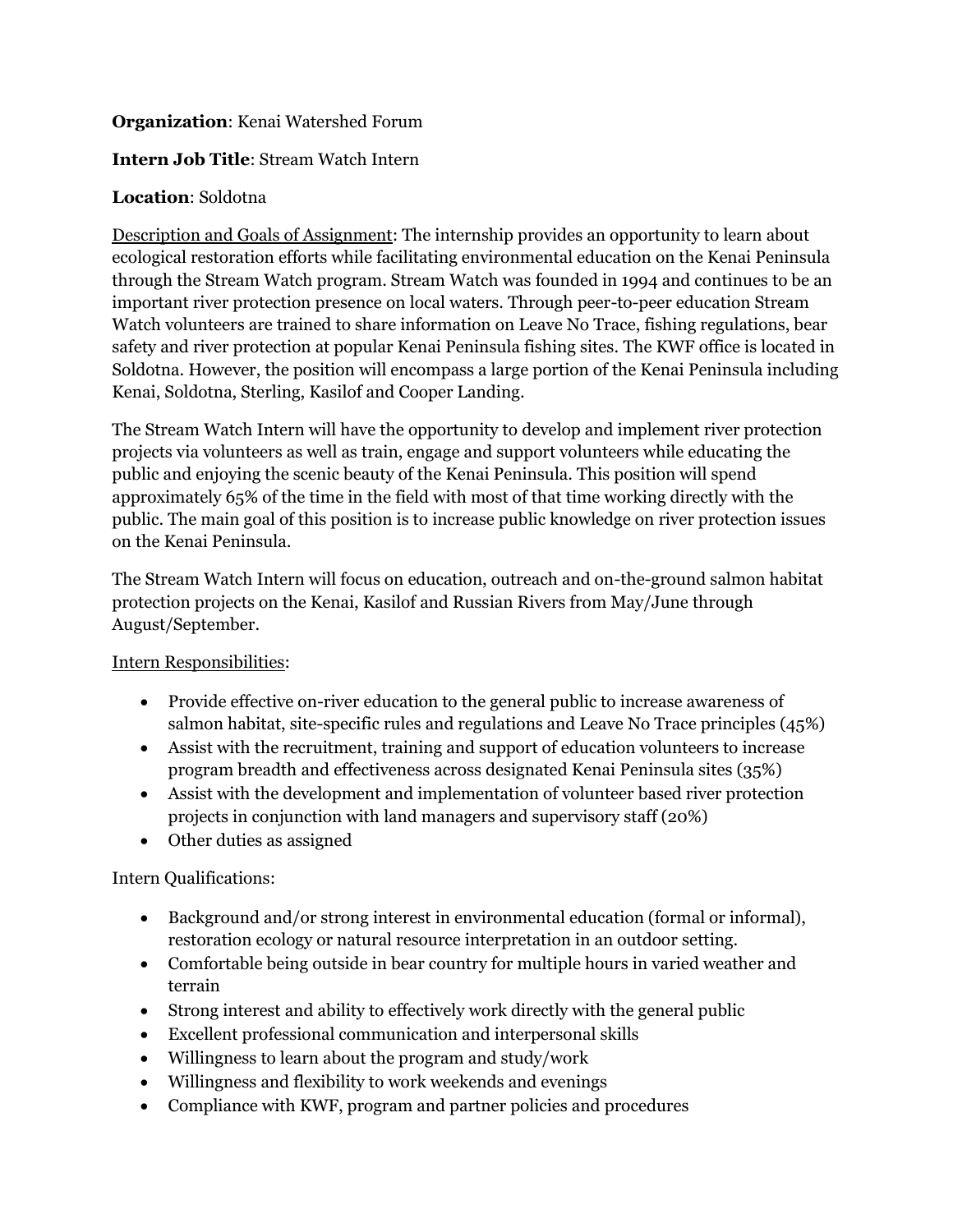- A valid driver's license with a clean driving record
- Must be able to work outdoors and walk/hike up to 2 miles and have the physical skills necessary to perform restoration activities involving some lifting (50lbs), bending, digging, working with tools, etc.
- Experience in environmental education, volunteer management, customer service and/or natural resource/ cultural interpretation a plus.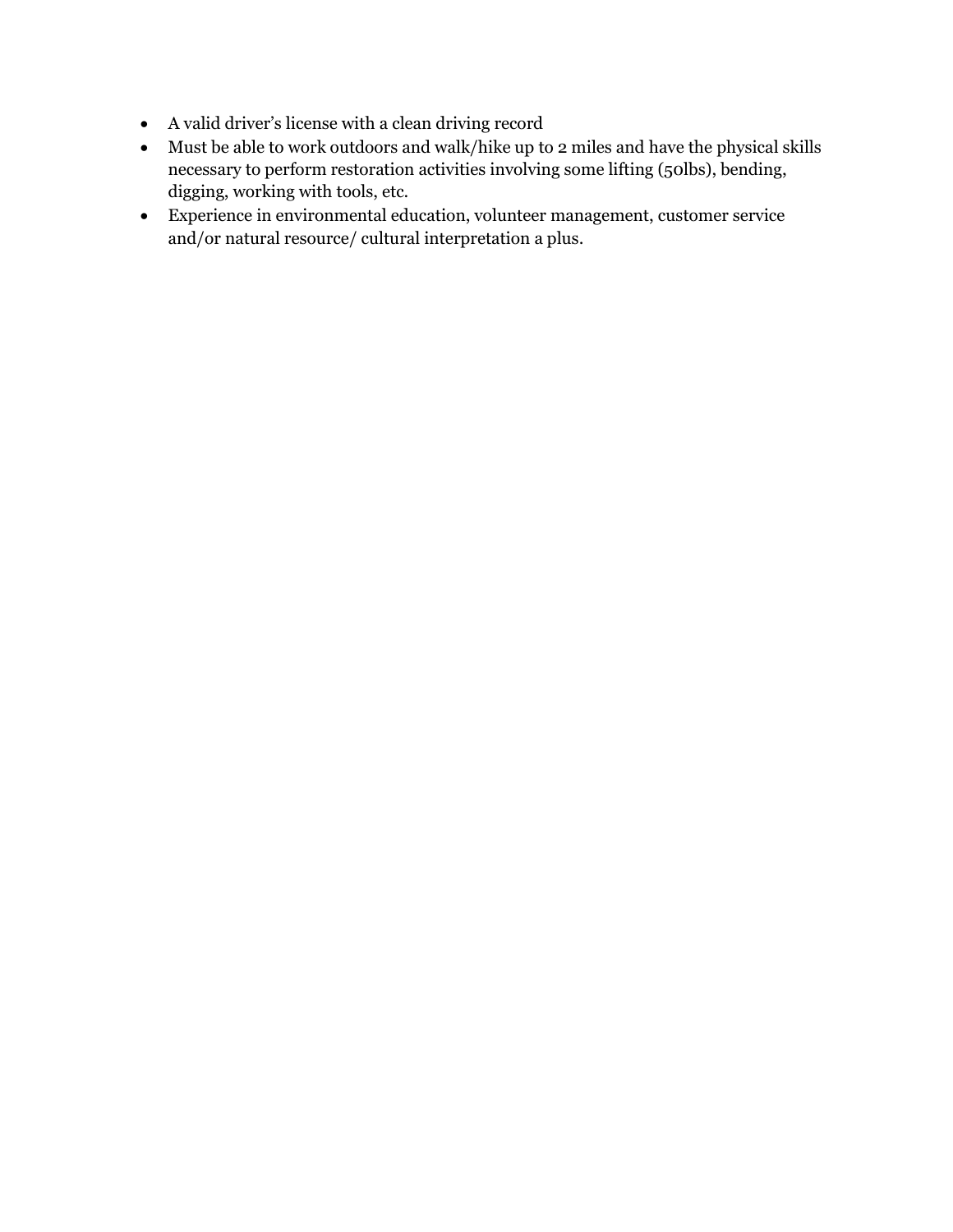# **Organization**: Southeast Alaska Conservation Council

# **Intern Job Title**: Tongass and Clean Water Storyteller

# **Location**: Juneau, AK

# Description and Goals of Assignment:

Storytelling and creating human connections is an integral part of conservation work and sustainable community planning. Without stories and images to help convey the importance of many environmental issues, it is hard to inspire passion and involvement in others. Therefore, we are looking for a highly motivated, and creative individual who can help us tell the stories and make the connections about and between people, place, and sustainability.

Ideally, our intern will work to improve our image library by organizing the many photos we already have as well as adding images that they take throughout the summer and/or collecting images from other photographers. We need a photo library that is easily navigable by all staff members and provides a wealth of images that specifically speak to our campaigns and effectively convey our messages.

Along with that over-arching project, the intern will also be able to assist staff members with graphic design and communication needs. The intern will also perform an "audit" of our online communications to help evaluate our website, facebook pages, and other digital communications to identify areas for improvement.

# Intern Responsibilities:

- Our Tongass and Clean Water Storytelling intern will be responsible for
- Streamlining and improving our image library through better organization of our current material and addition of still image material that they create during the internship.
- Assisting staff members with graphic design needs on campaign materials such as signs, brochures and merchandise.
- Working with staff members to write and publish several blog posts placing the internship experience within our over-arching campaign framework.
- Helping create written and photo materials to post on social media sites and our website.
- Assisting staff members with community organizing and outreach during events like farmers markets, campaign presentations, and fairs throughout Southeast Alaska.
- Performing an "audit" of SEACC's digital presence and identifying areas for improvement.

- The following qualifications are required for consideration.
- Excellent organizational skills
- Excellent written and verbal communication skills
- Photography experience (links to current portfolio or online work included with application materials)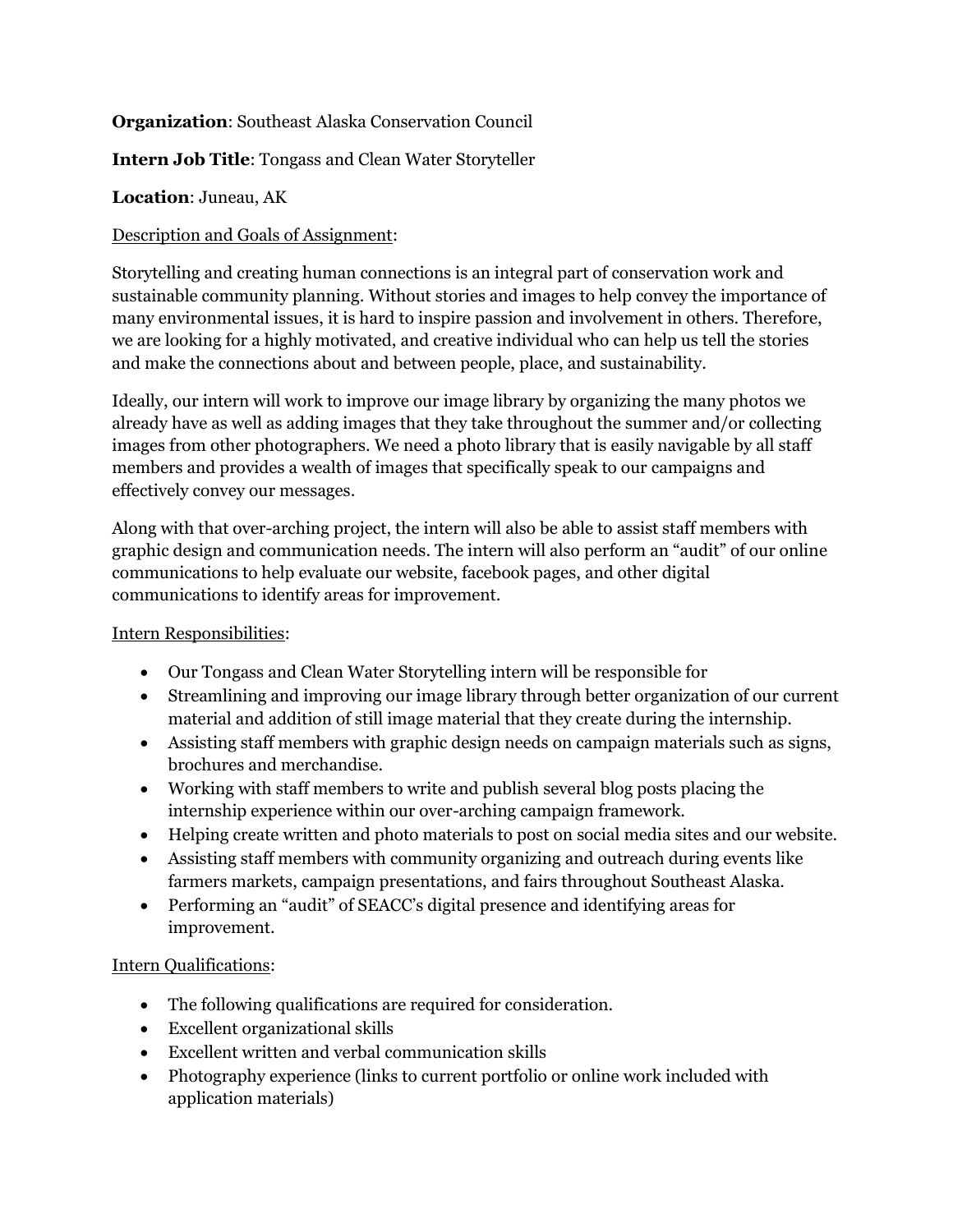- Access to personal camera equipment
- Experience using still image editing software
- Graphic design experience, particularly with Adobe software
- Experience working with identified photographic themes to produce still images that convey that theme
- Experience, comfort, and preparedness for working outdoors in the variety of weather conditions found in Southeast Alaska, as well as in a professional office environment
- Basic understanding of or interest in natural resource policy issues affecting both land and water as well as community and cultural values, and connection to place.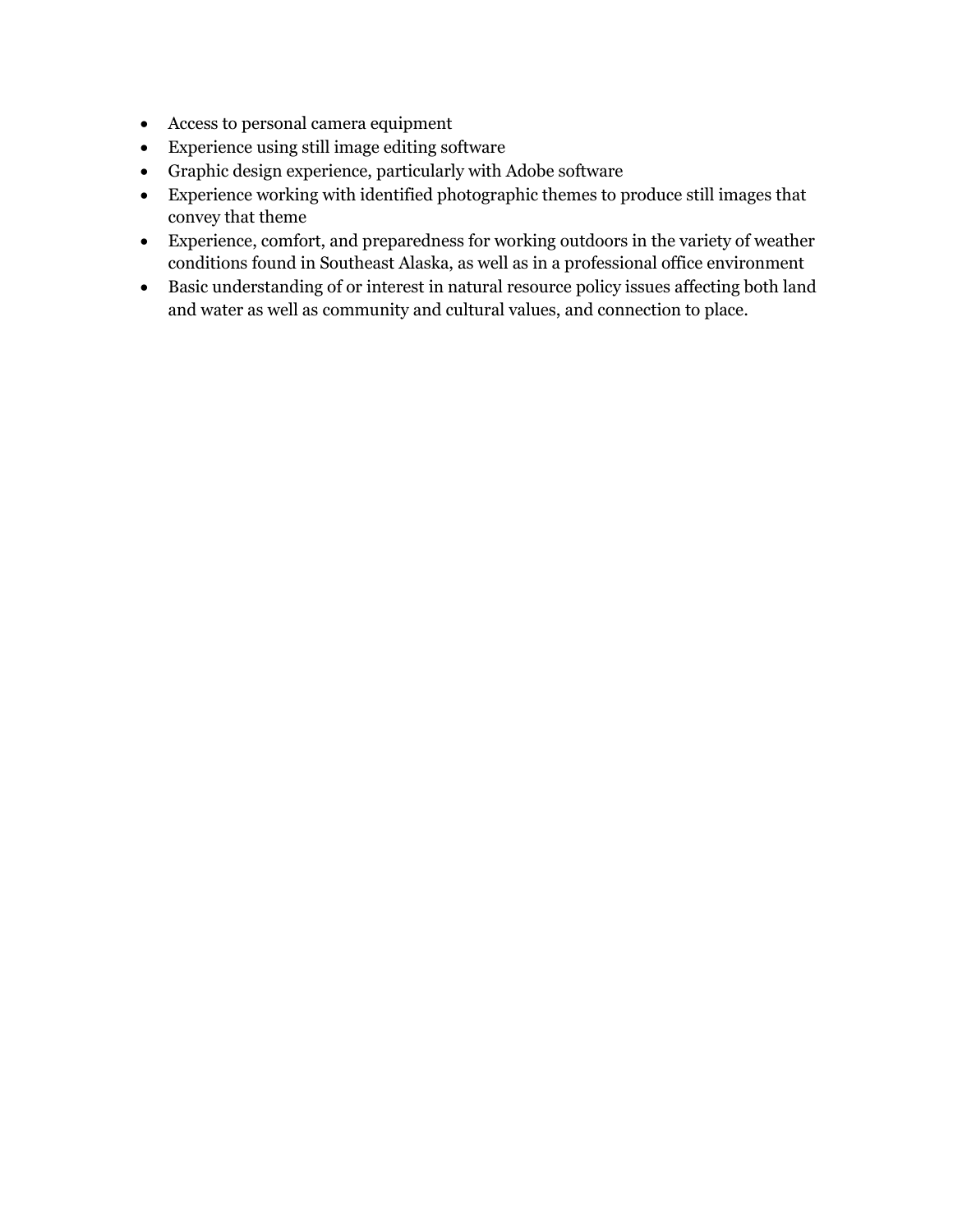### **Organization**: Sitka Conservation Society

# **Intern Job Title**: Story-telling and Communications for Social Change internship

## **Location**: Sitka, Alaska

Description and Goals of Assignment: The native people who have occupied Southeast Alaska for thousands of years learned to live with the land and the resources the landscape provided. For them, living locally wasn't a trendy thing to do, but was a reality dictated by geography, climate, and available resources. The landscape of Southeast Alaska helped to define the culture of the people that lived there. One of the cultural developments that the landscape helped create was the use of story-telling as a method of passing along customs, practices, skills, and ideals from one generation to the next, among clans and extended cultural networks and groups. As anthropologist Thomas Thornton notes in his seminal work Being and Place Amongst the Tlingit, "Events, beings, objects, [ideals] and places typically become at.óow(sacred) when they are crystallized as encapsulating images and consecrated through use."

At the Sitka Conservation Society, we have learned from and adopted these story-telling customs as a way to share our conservation ideals and ethic. The practice of story-telling continues to be an important part of our Southeast Alaskan landscape. As noted by the Island Institute's Gary Holthus in 2010, "One secret of creating an enduring culture is to choose those healthy stories…" For the Sitka Conservation Society, for the Native People of Sitka, and for the diversity of groups that constitute Sitka and Southeast Alaska, those 'healthy stories' that create an enduring conservation culture are the stories that teach us how we can use and depend on our natural environment while also protecting the long-term health of that environment. Some of the stories that we tell that exemplify this include:

- How are the small native communities throughout Southeast Alaska pursuing new avenues for community development and community health that balances our "modern" concept of sustainability with traditional practices and ideals? Stories and media on that have included profiles of ecotourism operation on Prince of Wales Island, a new generation of carvers, projects that create local food production businesses, and ways that commercial fishermen are being ambassadors for conservation.
- How municipalities, community members, local businesses, and tribes are taking action on climate change and turning away from fossil fuels
- The right way to hunt, fish, trap, and gather resources from the environment to both be successful and to ensure that the resources aren't depleted so that we can provide for the continuity of that resource for future generations
- The story of the lives lived that exemplify community and conservation ideals and service to the community to build and sustain
- The stories of the animals, plants, fungi, and processes of the ecosystem and their interrelatedness and how they work together to create the whole
- The story of the Tongass and Alaska and the threats we face and the positive action we are taking in the global realm of conservation while creating a stronger environmental movement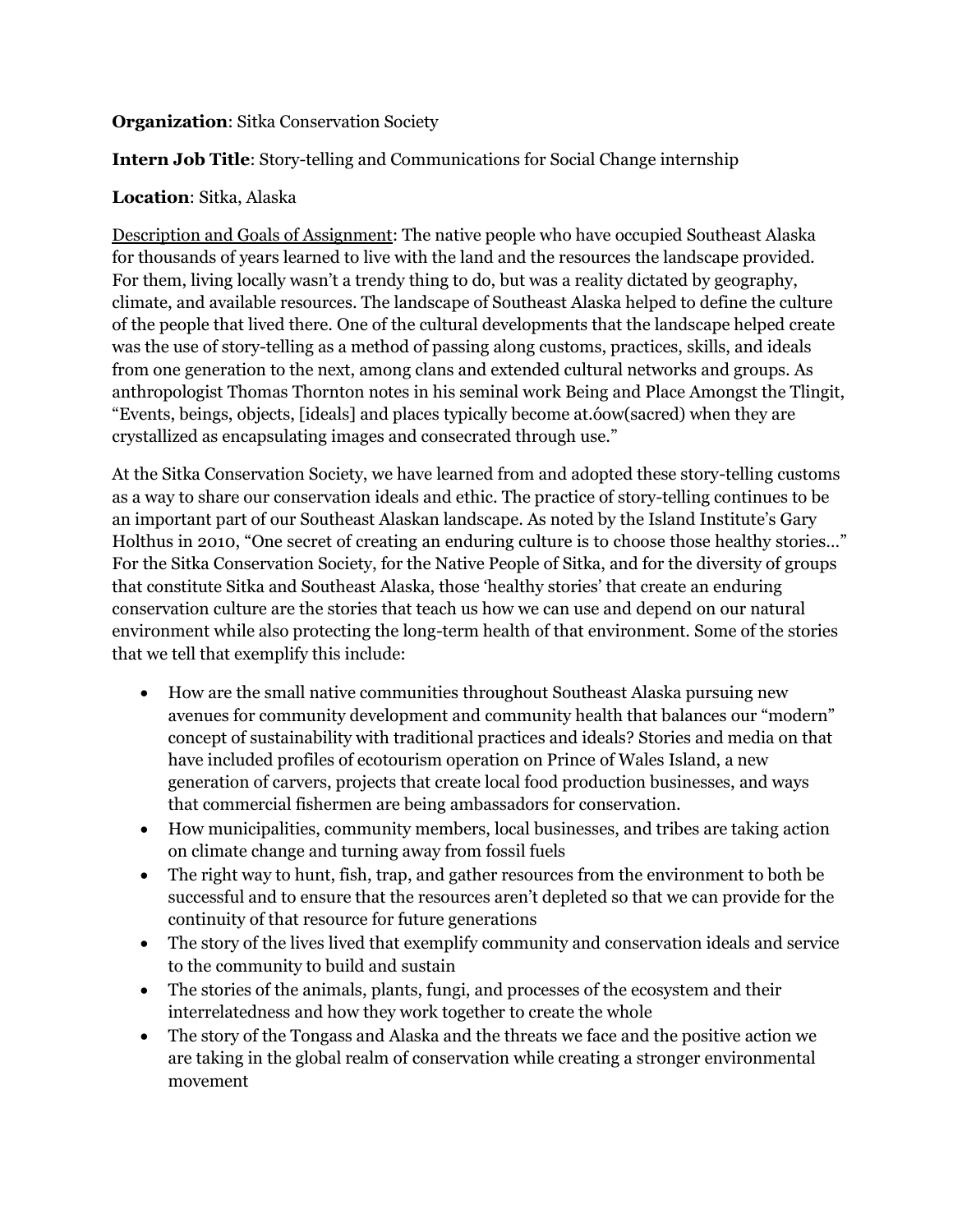In the past, stories were told around campfires and at potlatch celebrations. While we still do that today we also have a whole new toolkit of global resources at our fingertips. With access to the internet and global media, storytellers have an infinite number of mediums to share inspiration, instill values and strive to create an enduring culture of sustainability while reaching much larger audiences.

As part of our work as part of the Sustainable Southeast Partnership and our Tongass Advocacy around the Tongass Transition, we are working across Southeast Alaska on a wide variety of initiatives. This intern position will be integrated into that work and will create media and stories that recreate the native cultural traditions of shagoon, our sense of place and being, across our community and region, using storytelling. We will use stories to both help bolster our programs and advocacy issues work to expand the range of people and constituencies involved and engagement of those constituencies. We will tell these stories using 21st century media (internet, Alaska public radio and their websites, social media, print, etc.) and we will reach new and varied audiences in innovative and effective ways.

Intern Responsibilities: The intern will work with Sitka Conservation Society and partners in SCS projects and programs to create communication and story-telling pieces that tell the story of conservation and sustainability values. The intern will conduct interviews, take photographs, shoot video, and script and produce stories using the material that they collect. The intern will be responsible for learning about programs/projects/policy issues related to Tongass Temperate Rainforests and issues of community sustainability in Southeast Alaska and Alaska as a whole. The intern will be responsible for collecting materials to create a communications/story-telling piece as per the direction of supervising staff. The intern will be responsible for producing final products using their materials, other collected materials, or a combination to produce final products.

- Bachelor's degree, Master degree, or pursuing a degree in pertinent field (environmental sciences, communications, etc.)
- Demonstrated abilities and experience in communications and story-telling and ability to document stories and represent ideals through writing, photography, and/or video
- Communications skill set could be in either radio/audio, photography, video, or writing for publication. Preferably a combination
- Candidate should demonstrate their abilities and experience with an accessible portfolio
- Ability to effectively work with people of diverse backgrounds
- High level of problem solving ability; high level of ability to work independently; high level of ability to adapt and innovate
- Demonstrated ability to document stories and represent ideals through writing, photography, and/or video
- Preferably has some knowledge of Alaska or Southeast Alaska issues and dynamics
- Ability to work in Alaska environment which may include Wilderness and remote settings, on fishing boats or on the fishing grounds, in remote rural communities, etc.
- Demonstrated knowledge and experience in conservation issues and philosophy